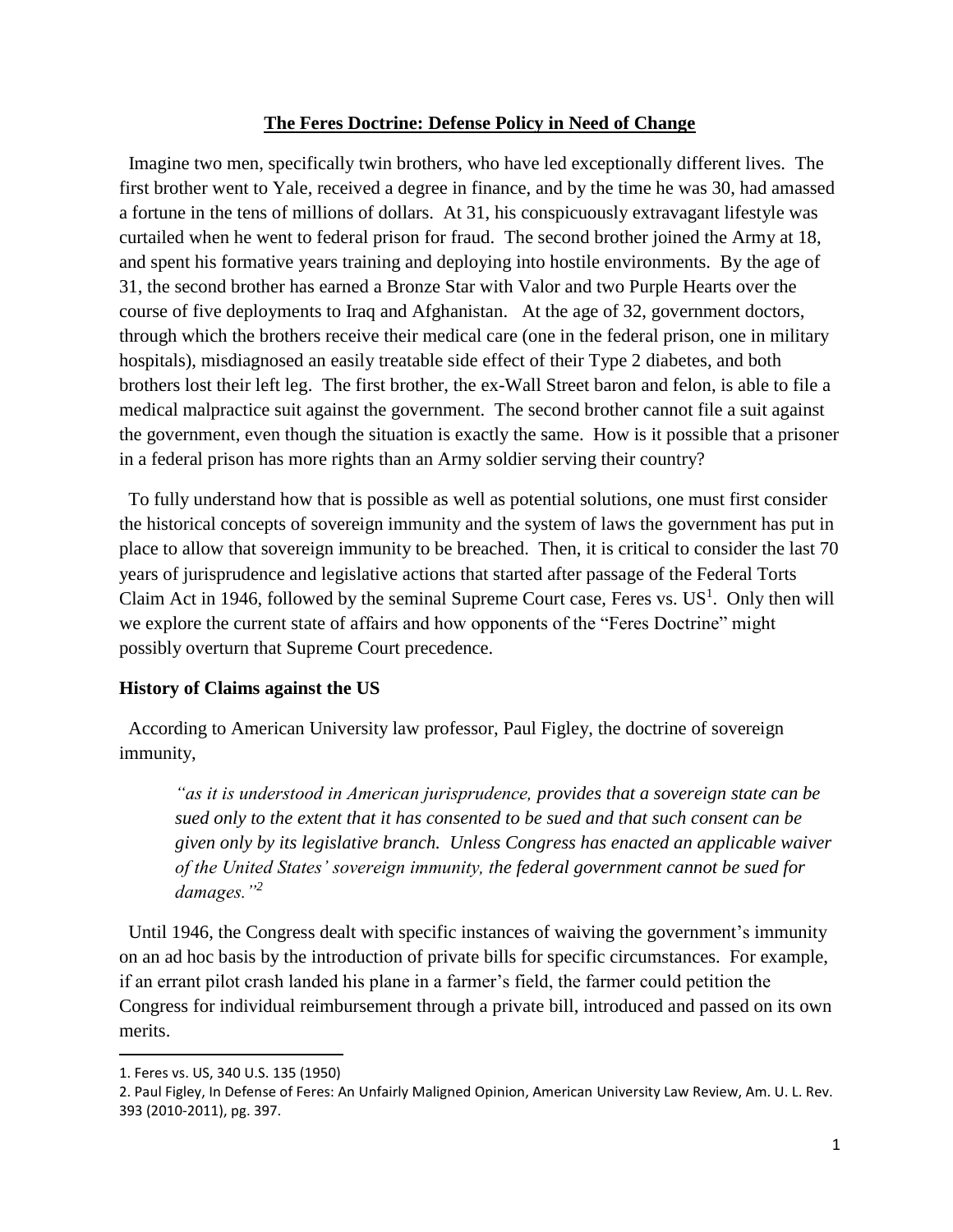This system significantly impacted Congress's ability to focus on its other duties, and so, the Federal Torts Claim Act (FTCA) was created in 1946. The purpose of this bill was to create a logical system for consideration of claims against the government. Built within this new law were 13 exceptions to this waiver of sovereignty, three of which could be considered to apply to service members:

- *1. Any claim based upon an act or omission of an employee of the Government, exercising due care, in the execution of a statute or regulation, whether or not such statute or regulation is valid, or based upon the exercise or performance or the failure to exercise or perform a discretionary function or duty on the part of a federal agency or an employee of the Government, whether or not the discretion involved abuse.*
- *2. Any claim arising out of the combatant activities of the military or naval forces, or the Coast Guard, during time of war.*
- *3. Any claim arising in a foreign country <sup>3</sup>*

At least on face value, many legal scholars believe that these exceptions were meant to ensure that the government would not be sued for matters relating to military training, combat, or discipline. This immediately becomes a contentious issue for the courts to consider.

## **Court Cases**

 $\overline{\phantom{a}}$ 

 In 1949, in Brooks vs. US, the US Supreme Court reviewed the case of a soldier who was hit by an Army truck driven by a civilian, while the soldier was on leave. The exceptions just mentioned came into play in the Supreme Court's reasoning. Responding to the request of the government to dismiss the case, the court stated:

*"We are not persuaded that 'any claim' means 'any claim but that of servicemen.' The statute does contain twelve exceptions. 421 (now 28 USCA 2680). None exclude petitioners' claims. One is for claims arising in a foreign country. A second excludes claims arising out of combatant activities of the military or naval forces, or the Coast Guard, during time of war. These and other exceptions are too lengthy, specific, and close to the present problem to take away petitioners' judgments. Without resorting to an automatic maxim of construction, such exceptions make it clear to us that Congress knew what it was about when it used the term 'any claim.' It would be absurd to believe that Congress did not have the servicemen in mind in 1946, when this statute was passed. The overseas and combatant activities exceptions make this plain." <sup>4</sup>*

<sup>3.</sup> Federal Torts Claim Act, 28 USC 2680, 1346(b) retrieved from <http://www.law.cornell.edu/uscode/text/28/2680>

<sup>4.</sup> Brooks vs. US , 337 U.S. 49 (1949), pg. 51.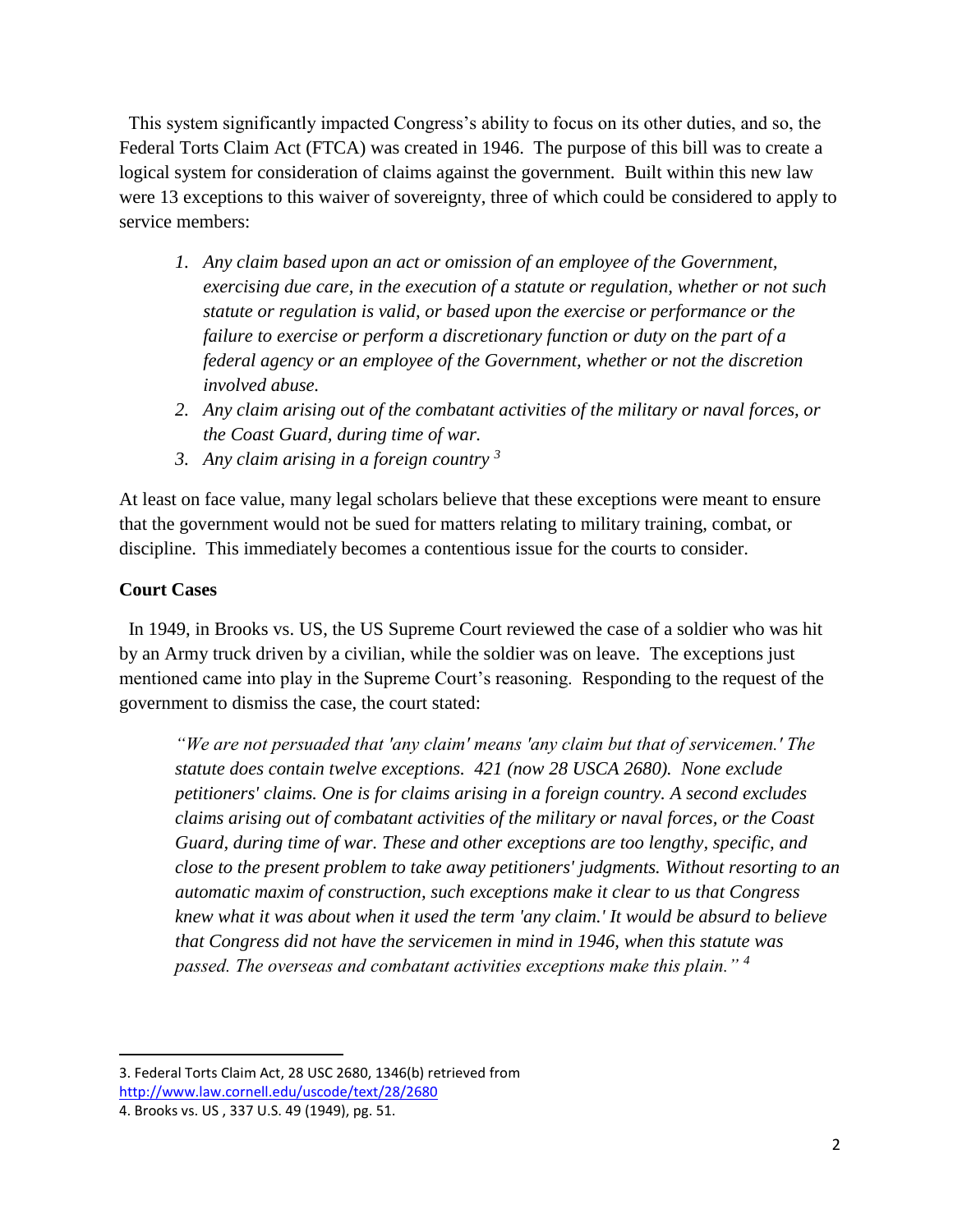With the war having ended just a year prior to the original FTCA being passed, the Supreme Court notes the absurdity to think that servicemen hadn't been considered in the discussion and that the exceptions listed should already cover them.

 The Court reversed this position significantly just a year later, in 1950, when the Supreme Court reviewed the FTCA again in Feres vs. US (which was actually three trial cases combined into one). In Feres, the court came to a different conclusion than in Brooks vs. US, primarily due to the duty status (leave vs. not on leave), to come to the conclusion that the government had not waived its sovereign immunity in these cases. The court came to its conclusion based on three primary reasons:

- *1. "One obvious shortcoming in these claims is that plaintiffs can point to no liability of a "private individual" even remotely analogous to that which they are asserting against the United States. We know of no American law which ever has permitted a soldier to recover for negligence, against either his superior officers or the Government he is serving. [Footnote 10] Nor is there any liability "under like circumstances," for no private individual has power to conscript or mobilize a private army with such authorities over persons as the Government vests in echelons of command.*
- *2. It is not without significance as to whether the Act should be construed to apply to service-connected injuries that it makes " . . . the law of the place where the act or omission occurred" govern any consequent liability….But a soldier on active duty has no such choice, and must serve anyplace or, under modern conditions, any number of places in quick succession in the forty-eight states, the Canal Zone, or Alaska, or Hawaii, or any other territory of the United States. That the geography of an injury should select the law to be applied to his tort claims makes no sense…It would hardly be a rational plan of providing for those disabled in service by others in service to leave them dependent upon geographic considerations over which they have no control, and to laws which fluctuate in existence and value."*
- *3. This Court, in deciding claims for wrongs incident to service under the Tort Claims Act, cannot escape attributing some bearing upon it to enactments by Congress which provide systems of simple, certain, and uniform compensation for injuries or death of those in armed services. We might say that the claimant may (a) enjoy both types of recovery, or (b) elect which to pursue, thereby waiving the other, or (c) pursue both, crediting the larger liability with the proceeds of the smaller, or (d) that the compensation and pension remedy excludes the tort remedy. There is as much statutory authority for one as for another of these conclusions. If Congress had contemplated that this Tort Act would be held to apply in cases of this kind, it is difficult to see why it should have omitted any provision to adjust these two types of remedy to each other. The absence of any such adjustment is persuasive that there*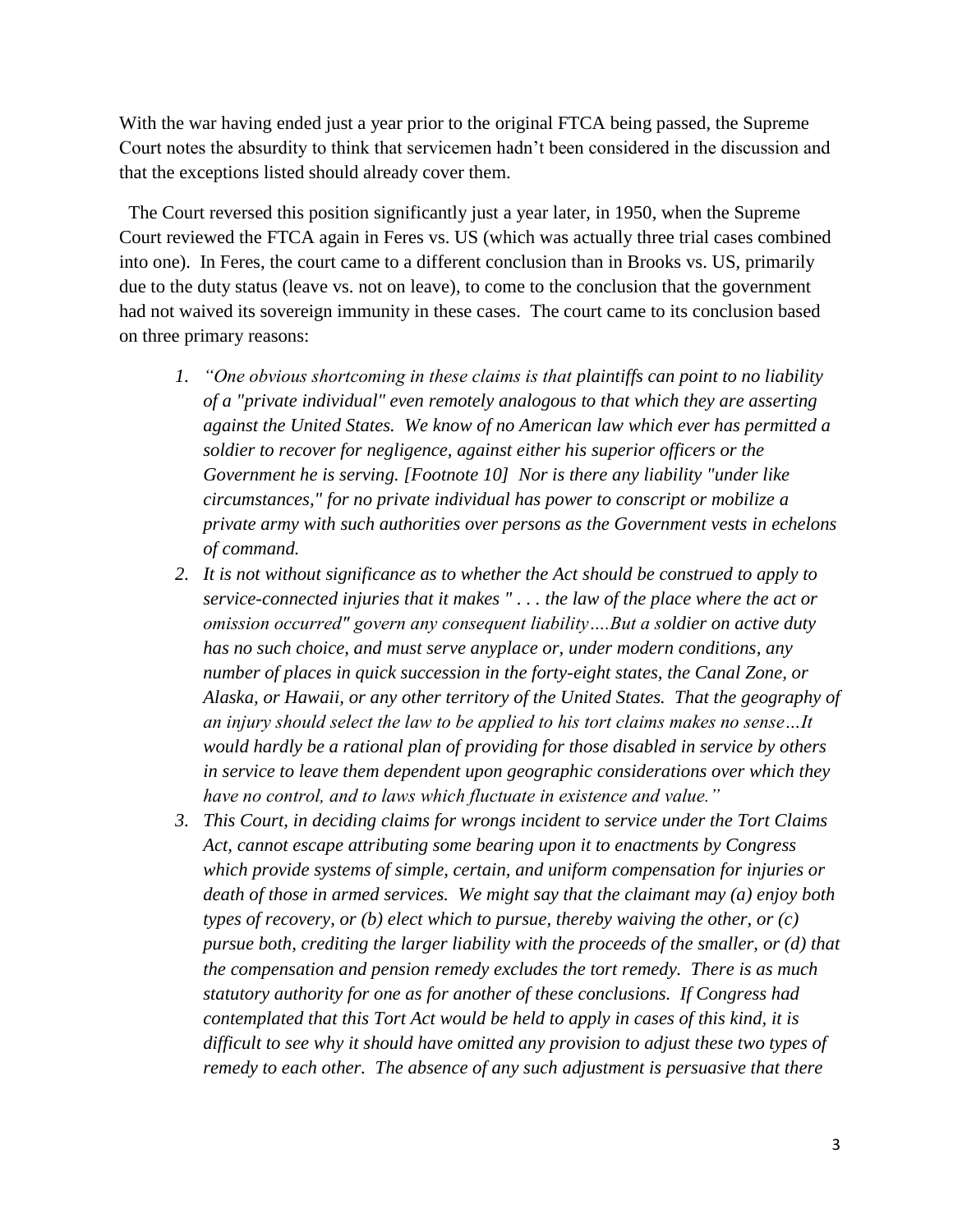*was no awareness that the Act might be interpreted to permit recovery for injuries incident to military service." 5*

This decision in Feres vs. US has come to be called the "Feres Doctrine". It is this decision which has created such peculiar outcomes as the one which introduced this paper.

 Four years later, the Supreme Court again tweaked its interpretation, adding a fourth reason in Brown vs. US. Though the Supreme Court actually found for the veteran in this case, it noted that, had Brown not been a veteran,

*"The peculiar and special relationship of the soldier to his superiors, the effects of the maintenance of such suits on discipline, and the extreme results that might obtain if suits under the Tort Claims Act were allowed for negligent orders given or negligent acts committed in the course of military duty, led the Court to read that Act as excluding claims of that character." <sup>6</sup>*

This ambiguous addition of "discipline" was, like much of the Feres decision, the Supreme Court strongly interpreting the FTCA in favor of the government.

 Over the course of the next forty years, a variety of cases came before district and appellate courts, only to be denied on the basis of the Feres Doctrine. It was not until 1987, in Johnson vs. US, that a serious threat was made to the underlying rationale of Feres vs. US.

 LCDR Johnson was a Coast Guard helicopter pilot that was killed when the FAA allegedly flew him into a mountain. The primary differentiator between Johnson and other cases was that the FAA is a civilian agency, with civilian air traffic controllers. The specific chain of events and causation which led to LCDR Johnson's death had nothing to do with the military chain of command or military orders, and the original Court of Appeals agreed with that assessment. However, when heard at the Supreme Court, the court found 5-4 in favor of the government's request for dismissal. The court stated,

*"In every respect, the military is, as this Court has recognized, "a specialized society." [T]o accomplish its mission, the military must foster instinctive obedience, unity, commitment, and esprit de corps. Even if military negligence is not specifically alleged in a tort action, a suit based upon service-related activity necessarily implicates the military judgments and decisions that are inextricably intertwined with the conduct of the military mission. Moreover, military discipline involves not only obedience to orders, but more generally duty and loyalty to one's service and to one's country. Suits brought by service members against the Government for service-related injuries could* 

<sup>5.</sup> Feres vs. US, 340 U.S. 135, 141 (1950), pg 141-143.

<sup>6.</sup> United States v. Brown. 348 U.S. 110 (1954).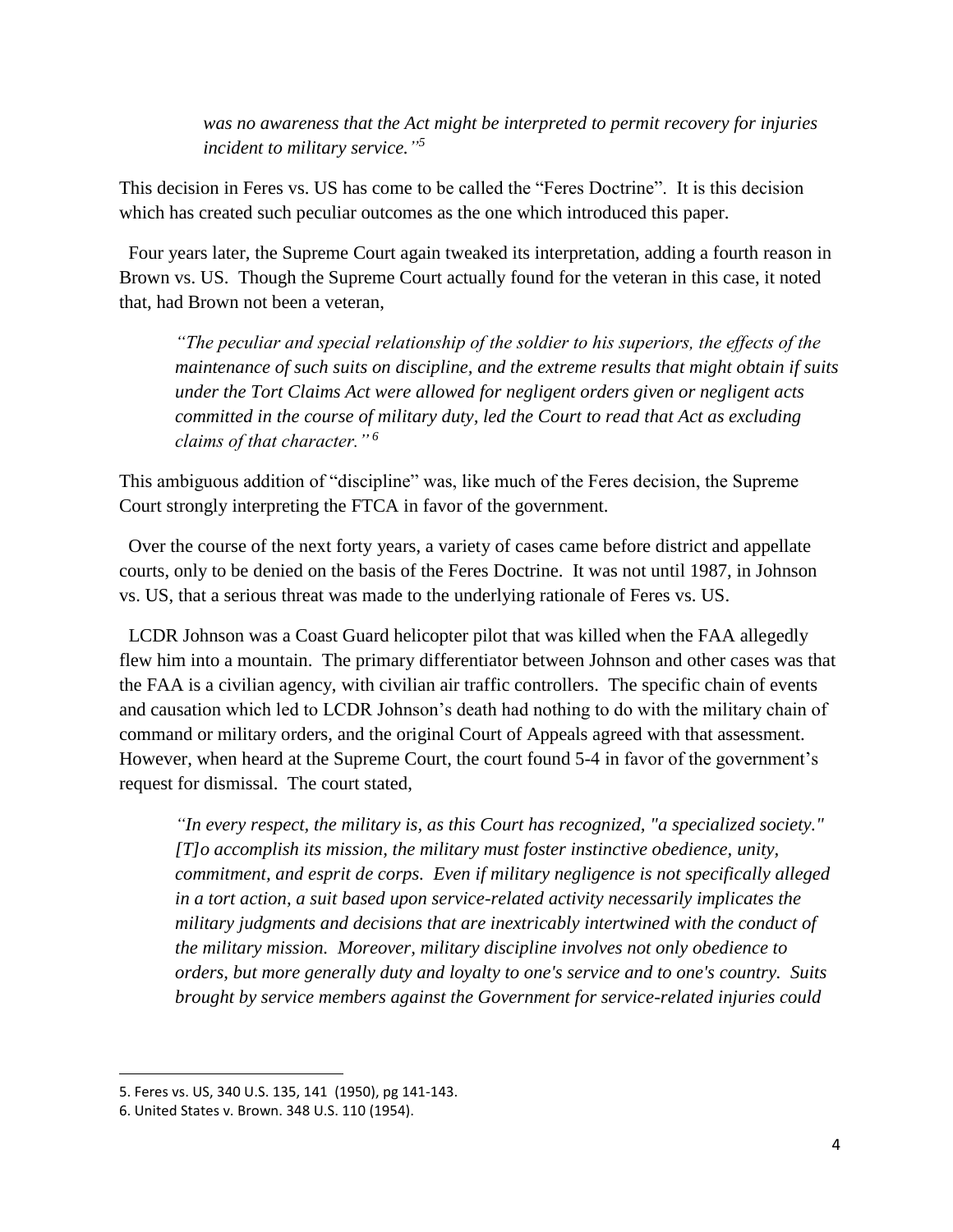*undermine the commitment essential to effective service, and thus have the potential to disrupt military discipline in the broadest sense of the word." 7*

The result of this Supreme Court decision and follow-on cases has been to expand the "incident to service" test to consider all service-related injuries and indicated that everything a service person did was related to their service, whether on leave or not. The dissent offered by the then relatively new Associate Justice Scalia was compelling. Regarding the FTCA, he stated,

*"Read as it is written, this language renders the United States liable to all persons, including servicemen, injured by the negligence of Government employees. Other provisions of the Act set forth a number of exceptions, but none generally precludes FTCA suits brought by servicemen. One, in fact, excludes "[a]ny claim arising out of the combatant activities of the military or naval forces, or the Coast Guard, during time of war," § 2680(j) (emphasis added), demonstrating that Congress specifically considered, and provided what it thought needful for, the special requirements of the military. There was no proper basis for us to supplement -- i.e., revise -- that congressional disposition." 8*

Commenting on the original Feres opinion, Scalia notes

*"Feres was wrongly decided, and heartily deserves the widespread, almost universal criticism it has received. Had Lieutenant Commander Johnson been piloting a commercial helicopter when he crashed into the side of a mountain, his widow and children could have sued and recovered for their loss. But because Johnson devoted his life to serving in his country's Armed Forces, the Court today limits his family to a fraction of the recovery they might otherwise have received. If our imposition of that sacrifice bore the legitimacy of having been prescribed by the people's elected representatives, it would (insofar as we are permitted to inquire into such things) be just. But it has not been, and it is not. I respectfully dissent." <sup>9</sup>*

Justice Scalia's scathing dissent lays out the ground work from which to consider further actions by opponents of the Feres Doctrine and their analysis of where to push the Congress to take action.

#### **Congressional Inaction**

 $\overline{\phantom{a}}$ 

 Congress has in fact considered the repeal of the Feres Doctrine a number of times. To date, there has never been the will in both Houses of Congress simultaneously to see repeal through to the end. Each time Congress considers the Feres Doctrine, it is in response to a horrific outcome that the people's representatives can't quite come to terms with as being fair.

<sup>7.</sup> United States v. Johnson. 481 US 681, 690 (1987), pg.690-91.

<sup>8.</sup> United States v. Johnson. 481 US 681, 693 (1987).pg. 693.

<sup>9.</sup> United States v. Johnson. 481 US 681, 693 (1987).pg. 703.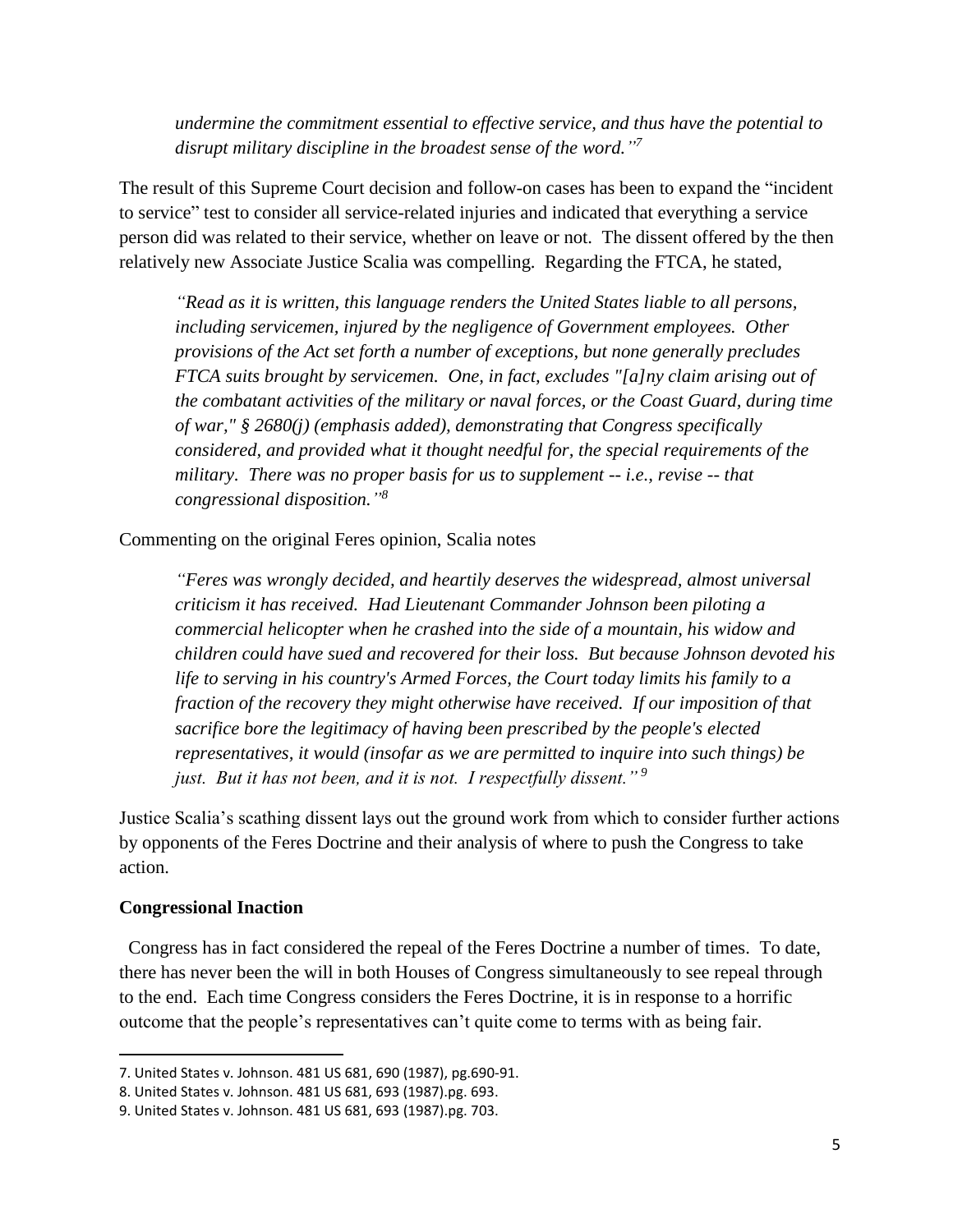Congressional hearings have been held and bills filed over the course of the last seventy some odd years, usually in response to outrageous cases of military medical malpractice.

In the 98<sup>th</sup> Congress, HR 1942 was introduced and subcommittee hearings were held. Congressman Barney Frank, in what would become a two decade effort, introduced HR 1161(later changed to HR  $3174$ ) in the 99<sup>th</sup> Congress. After subsequent hearings and a floor vote (passed 317-90), the bill was sent to the Senate Judiciary Committee, where it failed to even be considered.

 In 1998 (and 1999), subsequent to the 1994 friendly fire shooting down of two Blackhawk helicopters, hearings were held in the House Judiciary Committee to consider new inconsistencies related to the Feres Doctrine. In the incident, foreign nationals were killed alongside US military personal. The investigation of the incident determined that a chain of incompetence and avoidable mistakes led to the shoot down of the helicopters. For what he called humanitarian reasons, then Defense Secretary William Perry authorized \$100,000 compensation for the foreign nationals killed, but no similar funds were paid to survivors of the US military personnel. Secretary Perry stated that the Feres Doctrine was the basis upon which he relied not to pay the same to the families of the US military personnel. Georgia Representative Mac Collins, in testimony before the committee noted,

*"I believe it is unconscionable that our American government, particularly the Department of Defense, would provide benefits to foreign nationals that are not even offered to our own U.S. service members who have made the ultimate sacrifice for our country." 10*

H.R. 456, a private bill, was finally passed by the Congress in 1999 authorizing the payments to the survivors of the US service members killed.

 In 2002, the Senate Judiciary Committee held hearings on the Feres Doctrine issue. This was in response to the murder of Ensign Kerry O'Neil, then a recent Naval Academy grad, who was killed by a psychotic classmate, who the Navy failed to screen appropriately. Again, no legislative change was made.

 A number of high profile incidents occurred over the subsequent years. In 2003, Air Force SSgt Dean Witt went into surgery for a routine appendectomy. A series of mistakes, including trying to intubate him with pediatric equipment, led the SSgt to go without oxygen for an extended period of time and left him in a persistent vegetative state. His family eventually took him off life support and he passed away. In 2006, a scarily similar incident occurred to Marine Cpl. Yuriy Zmysly, when his breathing tube was taken out prematurely after a routine appendectomy. In 2006, Petty Officer Nathan Hafterson died during a routine medical

<sup>10.</sup> Representative Mac Collins (GA-3), " H.R. 4061 and H.R. 2986: Justice for U.S. Victims of the Black Hawk Shootdown." [http://judiciary.house.gov/legacy/6133.htm,](http://judiciary.house.gov/legacy/6133.htm) 1998.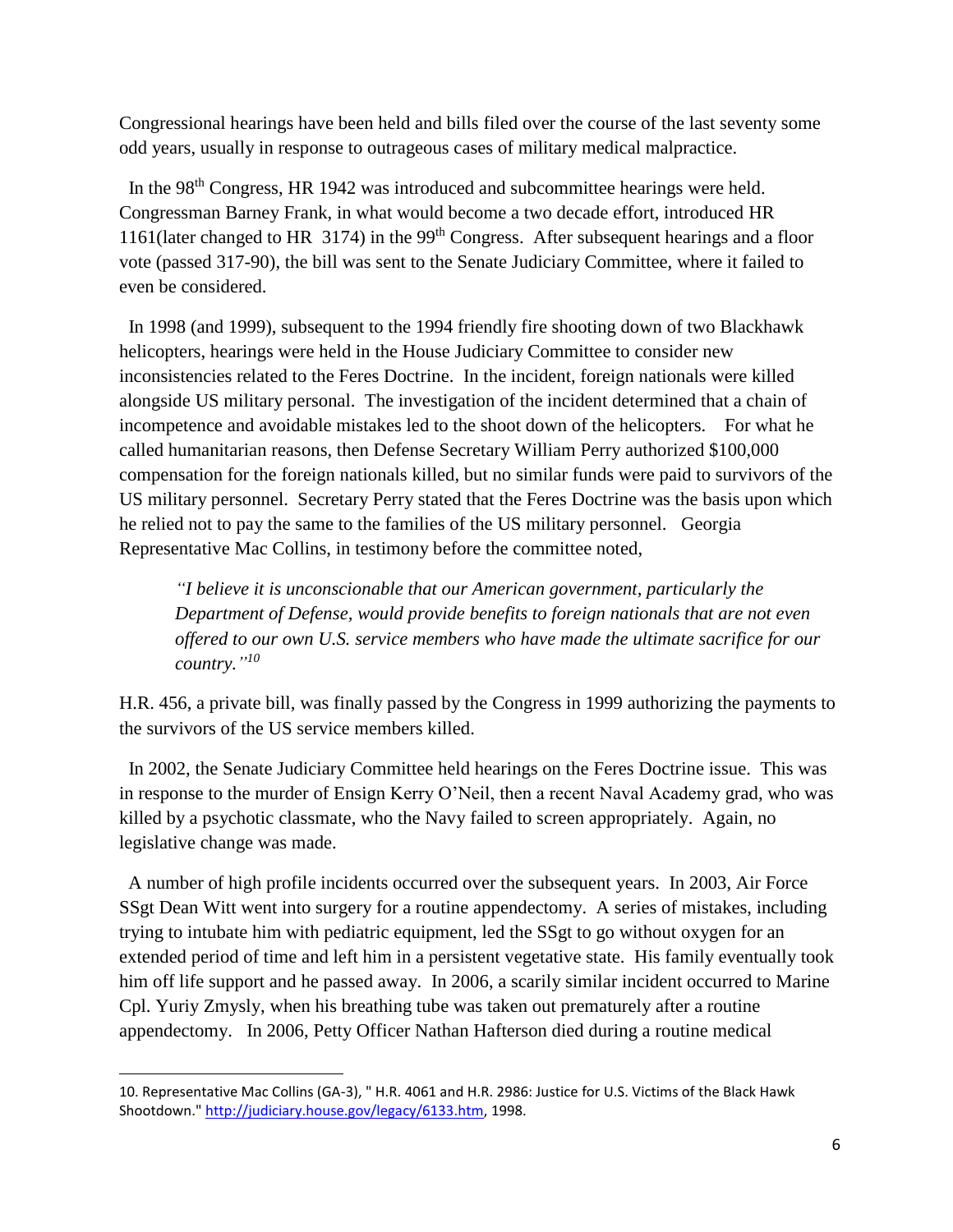procedure when the staff failed to administer medicine properly. In 2009, Airman Colton Read lost both his legs after military doctors accidently sliced open his aorta during a routine gallbladder removal.

 Of all these, perhaps the one which had the most impact was that of Sgt. Carmelo Rodriguez, USMC. Over the course of a number of years, including in his entrance physical, military doctors noted but did nothing about Sgt. Rodrgiuez's skin cancer. What was diagnosed on his entrance physical as a melanoma was first ignored, then misdiagnosed, treated as a wart, and then finally treated properly as cancer almost 8 years later. By then, it was too late, as his melanoma has grown too large and aggressive. He passed away in November of 2007. A year and a half later, the House Judiciary Committee, at the behest of Representative Maurice Hinchey (NY-22 and Sgt. Rodriguez's representative), held hearings on the Feres Doctrine. In that hearing, they played the CBS Evening News report where Byron Pitts had come out to interview Sgt. Rodriguez (now retired) and his family. In a dramatic interview, Sgt. Rodriguez and the family met with Byron Pitts, and then eight minutes later Sgt. Rodriguez passed away.<sup>11</sup> Representative Hinchey, over the course of  $110<sup>th</sup>$  and  $111<sup>th</sup>$  Congress, introduced two bills in the House (HR 6093 and HR 1478), titled the Carmelo Rodriguez Military Medical Accountability Act. The purpose of HR 1478 was,

*"To amend chapter 171 of title 28, United States Code, to allow members of the Armed Forces to sue the United States for damages for certain injuries caused by improper medical care, and for other purposes….. this section does not apply to any claim arising out of the combatant activities of the Armed Forces during time of armed conflict."<sup>12</sup>*

Senator Schumer introduced a companion bill in the 111<sup>th</sup> Congress, S 1347, where it died. HR 1478 passed out of committee by a vote of 14-12, but was never considered in the full House.

## **Proponents of the Feres Doctrine and Rebuttal Arguments**

 $\overline{a}$ 

At the most recent hearing held on  $24<sup>th</sup>$  of March, 2009, proponents of the Feres Doctrine were given an opportunity to make their case, however neither DoD or DoJ appeared as witnesses. Consistent with hearings over the past three decades, the two primary institutions in favor of maintaining the Feres Doctrine are the Department of Defense and the Department of Justice.

 In the 2002 hearing, four individuals represented DoD and DoJ; Department of Justice Deputy Associate Attorney General Paul Harris, retired Major General Nolan Sklute, USAF and retired Major General John Altenburg, United States Army, both representing the Judge Advocate General's Office and Rear Admiral Christopher E. Weaver, Commandant, Naval District

<sup>11</sup> Byron Pitts, "A Question Of Care: Military Malpractice?" CBS News, February 11, 2009, [http://www.cbsnews.com/8301-18563\\_162-3776580.html](http://www.cbsnews.com/8301-18563_162-3776580.html)

<sup>12.</sup> HR 1478, 111TH CONGRESS, Second Session. "Government Publishing Office." April 10, 2010. [http://www.gpo.gov/fdsys/pkg/BILLS-111hr1478rh/pdf/BILLS-111hr1478rh.pdf.](http://www.gpo.gov/fdsys/pkg/BILLS-111hr1478rh/pdf/BILLS-111hr1478rh.pdf)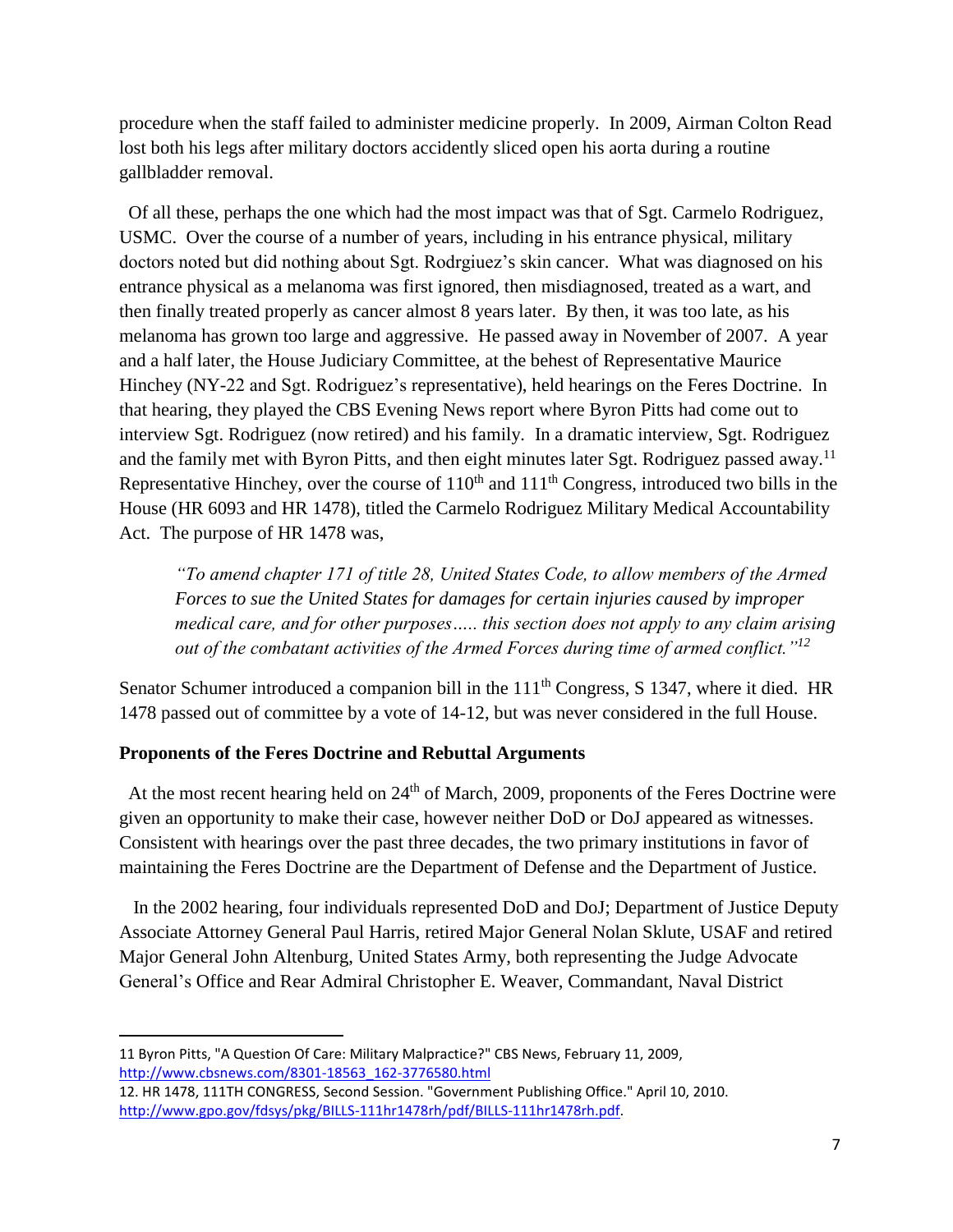Washington. The following attorneys represented the opponents of the Feres Doctrine; Eugene Fidell, Daniel Joseph, and Richard Sprague.

In the 2009 hearing, DoD and DoJ did not participate (though they were invited) but Major General Alterburger testified again as the primary for the government. Eugene Fidell testified alongside fellow lawyer, Stephen Saltzburg, in presenting the opposing viewpoint before the House.

 Over the course of the two hearings, seven years apart, a number of consistent themes were sounded by the participants. Many were in keeping with the original Feres court decision and the 5-4 decision by the Supreme Court in the Johnson case in 1987. The following is an attempt to better lay out the argument and counter by the opponents, something not easily accomplished in a hearing room.

# **Uniformity of Outcome Concern**

l

In the 2009 hearing, Major General Altenburg laid out his first argument,

*"The proposed bill creates a narrow category of persons in the military who will be favored over all others injured in the line of duty. This bill's unfairness is starkly apparent when you consider the following example: two Marines, same unit, same hometown, deploy to Afghanistan leaving their families behind.* 

*During deployment, one Marine is medically evacuated to a hospital in Germany for severe stomach pains. They are properly diagnosed as a burst appendix, but a military doctor breaches the standard of care by failing to administer antibiotics properly. The Marine develops an infection and he dies. His family is outraged, and they are able to bring—under this bill, if it passes—a wrongful death action against the government to recover lost economic compensation and mental and physical pain and suffering. About the same time, though, tragic news arrives that the other Marine family in the same town has lost their loved one following an engagement in battle. A command investigation concludes that this Marine was killed, accidentally, by a fellow squad member in a fire fight. This Marine's death is a result of negligence that may have been prevented.*

*Unlike the first family, this family is told they are limited to the benefits provided by the Navy and the VA even though their loved one died on the battlefield and not in a hospital bed. Both Marines died in service, in line of duty, and both families suffer similar monetary hardships. But because of the proposed bill, one family could sue and the other cannot." <sup>13</sup>*

<sup>13.</sup> United States. Committee on the Judiciary, Subcommitee on Commercial and Administrative Law. House of Representative. CARMELO RODRIGUEZ MILITARY MEDICAL ACCOUNTABILITY ACT OF 2009. Hearing. 24 Mar.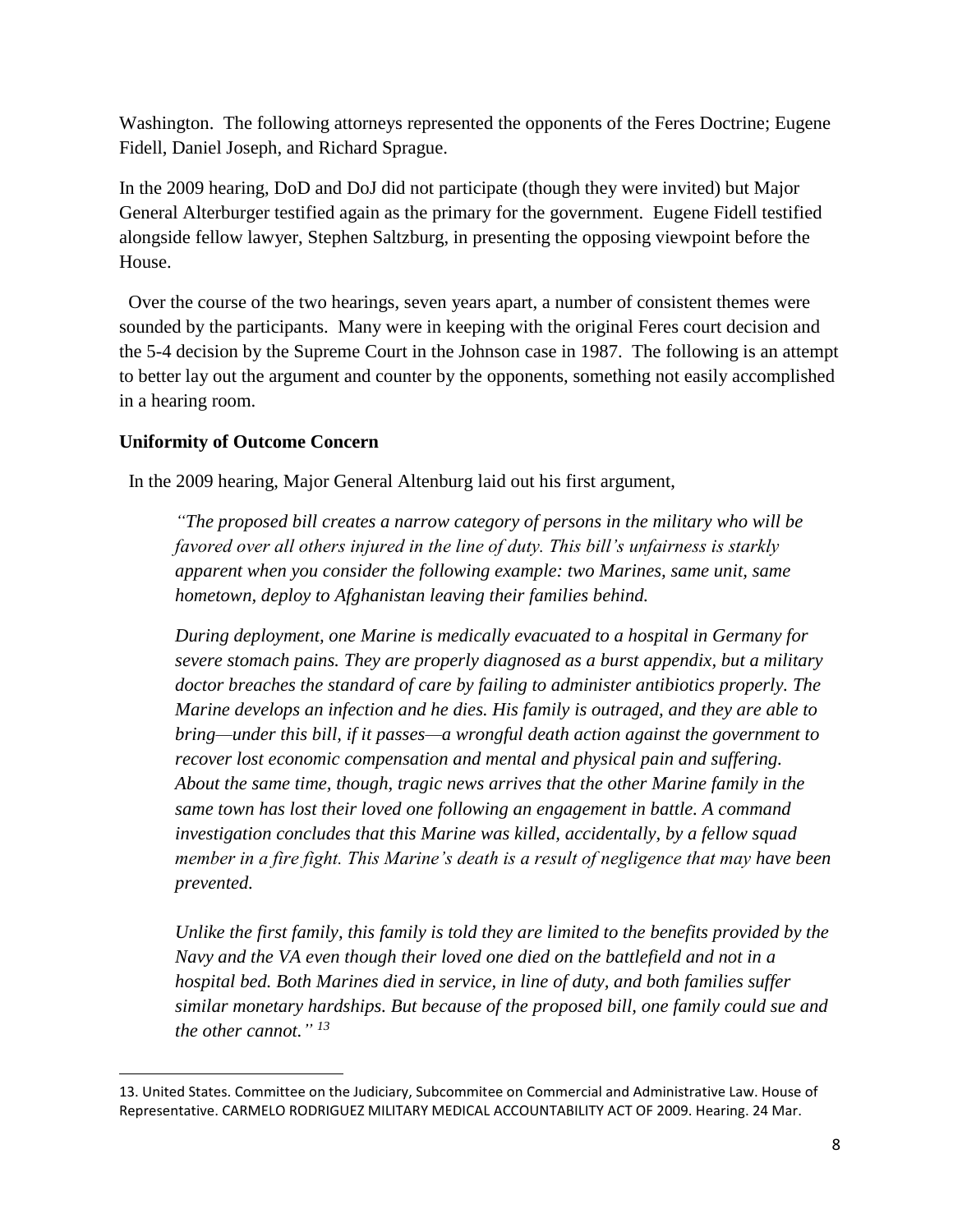Responding to the following written question submitted by the Judiciary Committee after the hearing, "5. What is your response to the argument...that H.R. 1478 proposes a "discriminatory" favoritism among service members?", attorney Eugene R. Fidell wrote,

*"The risk of injury and death in combat is clearly something military personnel know to expect, it is the heart of the matter and why we honor our service personnel. But medical malpractice is not part of the mission. It is something that happens (unfortunately) in civilian life and when it does, our systems of tort law permits recovery for, among other things, pain and suffering. To the extent that there is nothing peculiarly military to medical malpractice, the better analogy is to the treatment afforded to all Americans, rather the quite different treatment the law provides to serving personnel for combat-related injuries. No system of laws achieves perfect fairness, and the FTCA is no exception. The fact that we do not afford a damage remedy for death or injury for death at the hands of the enemy is not a reason to deny such a remedy to GIs who have no effective choice of medical providers." 14*

#### **Locality Issue**

In the original Feres decision, one of the primary rationales was that Congress could not have intended to subject service members to disparate outcomes because the FTCA follows the rules of the state in which the incident occurs. In the 2009 hearing, Representative Trent Franks (AZ- $8<sup>th</sup>$ ) stated the following in his opening:

*"What is more, Mr. Chairman, because the Federal Tort Claims Act bases liability on state law, recovery will depend upon the local tort laws where the service member is stationed. Thus, a service member stationed in California will be subject to one set of rules while one stationed in North Carolina will be subject to another. Selective compensation based on duty station falls short of the even-handed fairness and justice needed to preserve military morale."<sup>15</sup>*

Justice Scalia dealt with this argument persuasively in his 1987 Johnson dissent,

*"The unfairness to servicemen of geographically varied recovery is, to speak bluntly, an absurd justification, given that, as we have pointed out in another context, nonuniform recovery cannot possibly be worse than (what Feres provides) uniform nonrecovery. We have abandoned this peculiar rule of solicitude in allowing federal prisoners (who* 

 $\overline{a}$ 

<sup>2009. 107</sup>th Cong. 1st sess. Washington: Government Printing Office, 2009, [http://judiciary.house.gov/hearings/printers/111th/111-7\\_48232.PDF,](http://judiciary.house.gov/hearings/printers/111th/111-7_48232.PDF) pg.123.

<sup>14.</sup> 2009 House Judiciary Hearing, pg 233-234.

<sup>15.</sup> 2009 House Judiciary Hearing, pg 7.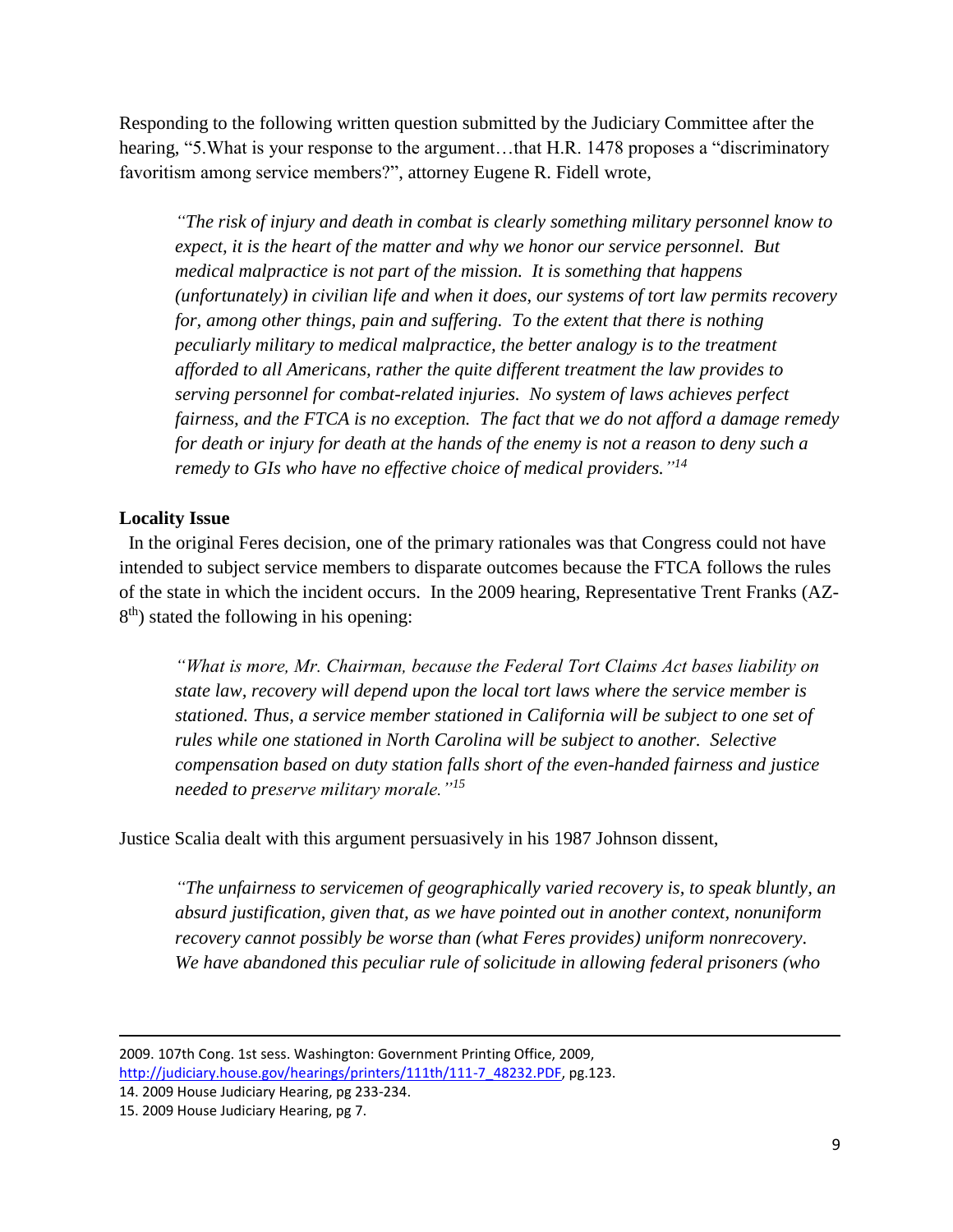*have no more control over their geographical location than servicemen) to recover under the FTCA for injuries caused by the negligence of prison authorities."<sup>16</sup>*

## **VA System of Benefits**

 $\overline{\phantom{a}}$ 

 In the 2002 Judiciary Committee hearing, Deputy Associate Attorney General Paul Harris stated that the system of no-fault benefit programs set up by the Congress is meant to ameliorate the need for service members to file against the government for medical malpractice. Mr. Harris cited the military's free medical care, its disability retirement package, the VA's system of disability compensation, and subsidized life insurance as part of what he called a "comprehensive statutory compensatory scheme". He quoted the Feres decision, stating that the FTCA,

*"should be construed to fit….into the entire statutory system of remedies against the government [and thereby create] a workable, consistent, and equitable whole". 17*

The problem with this logic is that this "system of benefits" point was an entirely made-up reason by the Supreme Court in the Feres decision. Again, as Justice Scalia notes in his Johnson dissent,

*"credibility of this rationale is undermined severely by the fact that, both before and after Feres , we permitted injured servicemen to bring FTCA suits, even though they had been compensated under the VBA."<sup>18</sup>*

In the Johnson opinion, Justice Scalia then quotes Hunt vs. United States, (204 U.S.App.D.C. 308, 326, 636 F.2d 580, 598 (1980)).

*"the presence of an alternative compensation system [neither] explains [n]or justifies the Feres doctrine; it only makes the effect of the doctrine more palatable."<sup>19</sup>*

While not considered by the courts, it is notable that civilian employees, who might have any number of other benefits provided by both their workplace and government programs, are not kept from filing under the FTCA because of them.

<sup>16.</sup> United States v. Johnson. 481 US 681 (US Supreme Court, 1987), pgs. 696-697.

<sup>17.</sup> United States. Committee on the Judiciary. United States Senate. THE FERES DOCTRINE: AN EXAMINATION OF THIS MILITARY EXCEPTION TO THE FEDERAL TORT CLAIMS ACT Hearing. 8 Oct. 2002. 107nd Cong., 2nd sess. Washington: Government Printing Office, 2002, [http://www.gpo.gov/fdsys/pkg/CHRG-107shrg88833/pdf/CHRG-](http://www.gpo.gov/fdsys/pkg/CHRG-107shrg88833/pdf/CHRG-107shrg88833.pdf)[107shrg88833.pdf,](http://www.gpo.gov/fdsys/pkg/CHRG-107shrg88833/pdf/CHRG-107shrg88833.pdf) pg. 62.

<sup>18.</sup> United States v. Johnson. 481 US 681 (US Supreme Court, 1987), pg 697.

<sup>19.</sup> United States v. Johnson. 481 US 681 (US Supreme Court, 1987), pg 698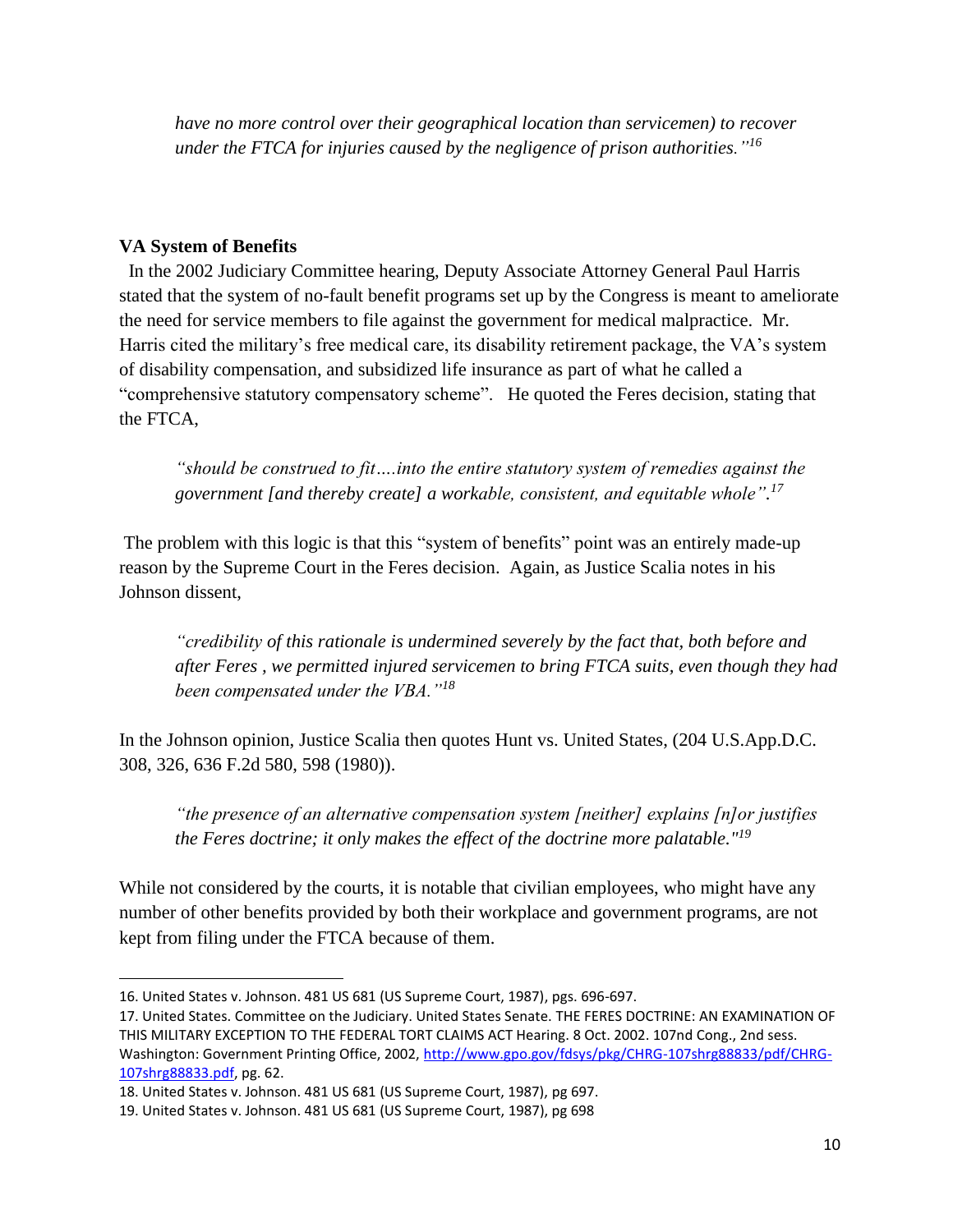Another issue with this analysis is that this "scheme" is many times just that. The military disability retirement system as well as the VA disability claims process has been brought under contemptuous scorn this past decade of war. Backlogs lasting years and inequitable findings of disability for the same exact injury have called into question just how equitable this system is and the efforts by Congress to fix them have constantly run into legislative and bureaucratic inertia. All of this for a disability system which still treats officers significantly better than similarly injured enlisted men and women (disability retirement is based on basic pay). Richard Sprague, a trial lawyer who testified in the 2002 Senate hearing, put it this way

*"The simple fact is the Feres doctrine saves the Government some money, but it is money saved at the expense of our servicemen and women who have been injured or killed as a result of acts or omissions of the Federal Government. We spend billions of dollars on military machinery and equipment. We should not be so parsimonious when it comes to providing proper redress to the most important resource of our military, the men and women who serve our country." 20*

 In the end, many suspect that this is the real reason DoD and DoJ are so loathe to change the law; it will cost the DoD and DoJ more time and money to properly consider these claims. Unlike the DoD and DVA's disability system, it is much harder to drag one's bureaucratic feet when a federal judge is ordering you to pay after a trial.

## **Military Discipline**

 The last reason given by proponents of the Feres Doctrine relates to military discipline and the negative impact overruling the Feres decision might have on such discipline. In the 2002 Senate hearing, Rear Admiral Weaver noted,

*"Military effectiveness and readiness are based on cohesiveness, obedience, discipline, putting the interest of the service ahead of the interest of the individual, and an inherent, unencumbered and unfettered trust and confidence up and down the chain of command. This degree of trust and confidence cannot exist in an adversarial legal environment."<sup>21</sup>*

In the same hearing, Major General (retired) Nolan Sklute, a former Judge Advocate General of the Air Force, stated,

*"The elements that make up unit cohesiveness—and they have been set out by the Congress in statute in many respects—these elements are integral to the unique and special relationship that exists within military organizations and that exists among and between its members, and these elements are absolutes; they can't be compromised.* 

<sup>20.</sup> 2002 Senate Judiciary Hearing, pg. 14.

<sup>21.</sup> 2002 Senate Judiciary Hearing, pg 4.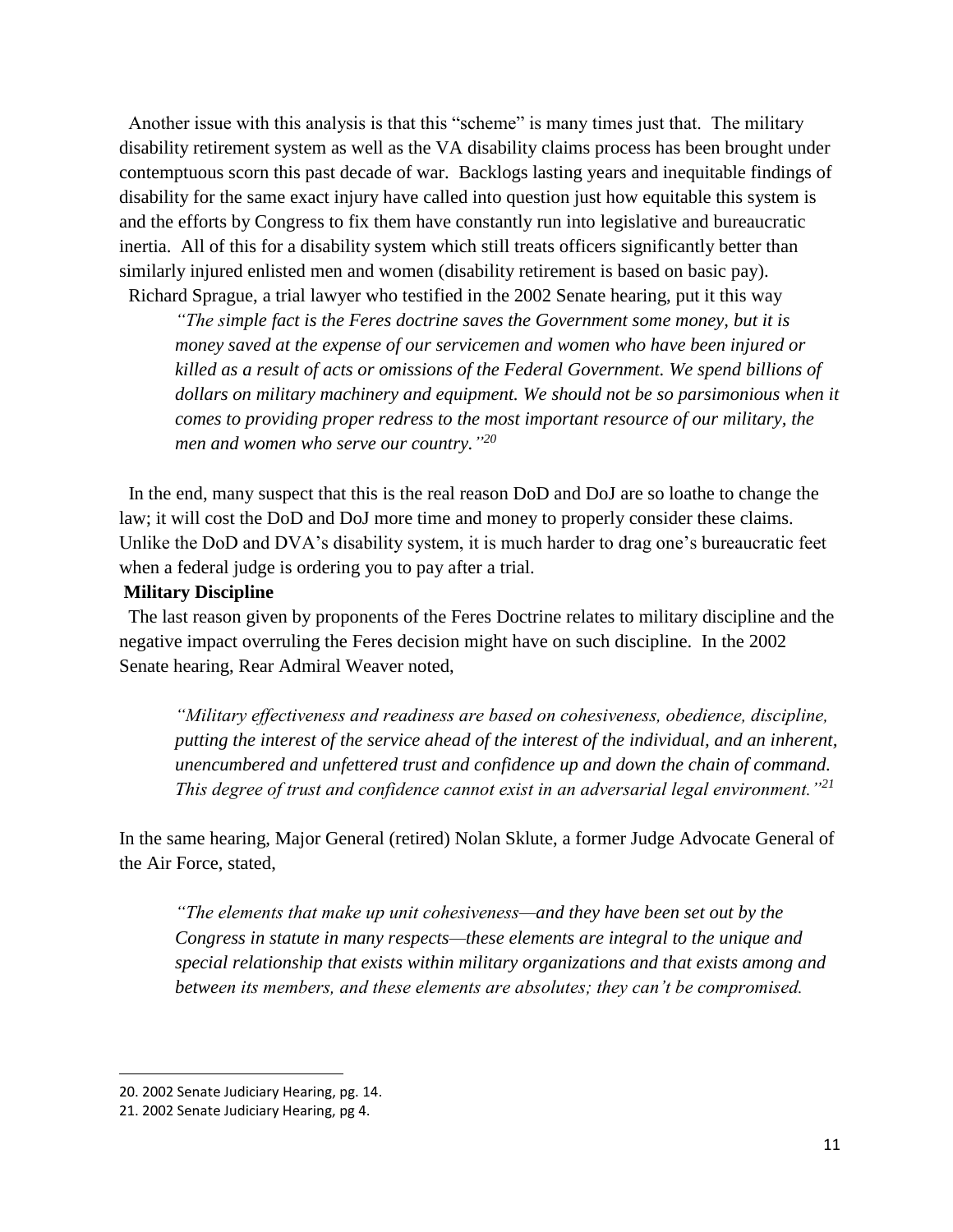*They include such things as strict obedience to orders; total loyalty to one's organization, one's service, and our Nation; total loyalty up and down the chain of command; complete trust among and between members of the organization; and, finally, discipline."<sup>22</sup>*

 Both the Admiral and General then provided examples where they were concerned that, if service members were allowed to file under the FTCA, the military's readiness would be undermined. In his following testimony, the trial attorney, Richard Sprague noted,

*"Dealing with the argument I just heard made to you, Senator Specter, by the military personnel, I notice that they focus on training. I think that in the event the Congress were to recognize the error in the present interpretation of the Feres doctrine, you will find the military using as a basis of an exception the discretionary function [one of the exceptions listed in the FTCA] when it comes to training, and I think the issue of training is being used as a red herring here."<sup>23</sup>*

In his written testimony to the committee, attorney Eugene Fidell noted,

*"What happens when a ship runs aground or experiences a collision? Or a tank overturns? Or a new kind of aircraft experiences a problem, with property damage and/or injuries and loss of life? Those matters are investigated. The investigation may be time consuming and on some level a distraction, but the services have certainly accommodated themselves to the need for investigation – because it is a time-tested way of preventing recurrences"<sup>24</sup>*

Justice Scalia finished his dissent with a stinging rebuke of this "military discipline" doctrine in the Johnson decision,

*"I cannot deny the possibility that some suits brought by servicemen will adversely affect military discipline, and if we were interpreting an ambiguous statute, perhaps we could take that into account. But I do not think the effect upon military discipline is so certain, or so certainly substantial, that we are justified in holding (if we can ever be justified in holding) that Congress did not mean what it plainly said in the statute before us. It is strange that Congress; "obvious" intention to preclude Feres suits because of their effect on military discipline was discerned neither by the Feres Court nor by the Congress that enacted the FTCA (which felt it necessary expressly to exclude recovery for combat injuries). Perhaps Congress recognized that the likely effect of Feres suits* 

<sup>22.</sup> 2002 Senate Judiciary Hearing, pg. 9.

<sup>23. 2002</sup> Senate Judiciary Hearing, pg. 12.

<sup>24.</sup> 2002 Senate Judiciary Hearing, pg. 56.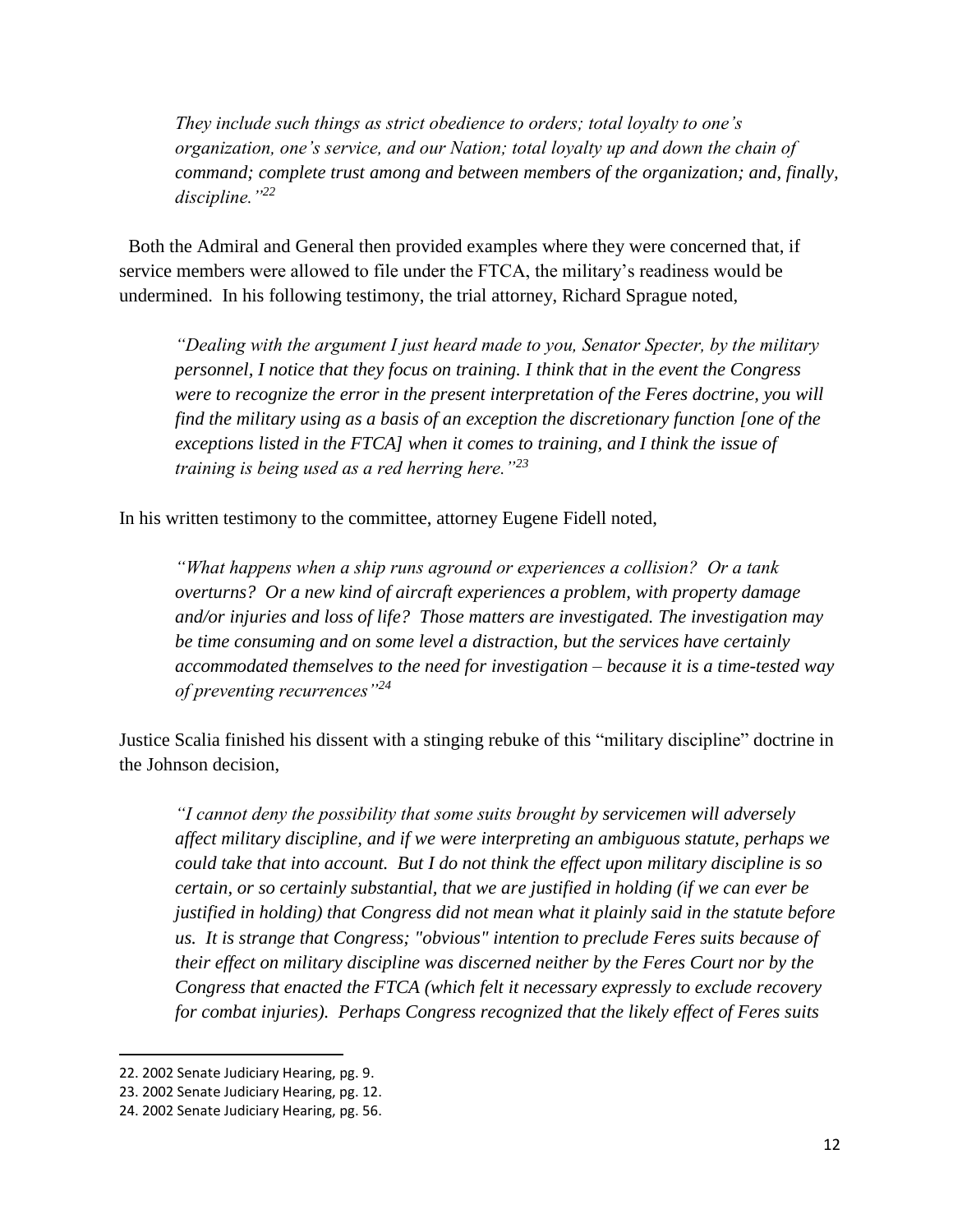*upon military discipline is not as clear as we have assumed, but in fact has long been disputed. Or perhaps Congress assumed that the FTCA's explicit exclusions would bar those suits most threatening to military discipline, such as claims based upon combat command decisions, claims based upon performance of "discretionary" functions, arising in foreign countries, intentional torts, and claims based upon the execution of a statute or regulation. Or perhaps Congress assumed that, since liability under the FTCA is imposed upon the Government, and not upon individual employees, military decision making was unlikely to be affected greatly. Or perhaps -- most fascinating of all to contemplate -- Congress thought that barring recovery by servicemen might adversely affect military discipline.[emphasis added] After all, the morale of Lieutenant Commander Johnson's comrades-in-arms will not likely be boosted by news that his widow and children will receive only a fraction of the amount they might have recovered had he been piloting a commercial helicopter at the time of his death….In sum, neither the three original Feres reasons nor the post hoc rationalization of "military discipline" justifies our failure to apply the FTCA as written."<sup>25</sup>*

 When looked at with a cynical eye, much of the testimony of the DoD and DoJ appears to be essentially "red herring" arguments, meant to muddy the waters about the impact of repealing the Feres doctrine. Similarly, many of the court rulings provide undue difference to the DoD's position regarding military discipline. In a 2010 Case Western Law Review article, the author, Nicole Melvani, notes

*"The desire to avoid intrusion into military discipline is so pervasive that courts have consistently held that the status of the injured plaintiff at the time of his injury strictly governs in medical malpractice claims, rather than inquiring on a case-by-case basis whether such interference will actually occur, or even after the determination that such interference will actually not occur."<sup>26</sup>*

 That quote followed with an explanation of Henninger vs. US, in which a service member, who was waiting to be discharged, was told he must receive a hernia surgery in order to be allowed to exit the service, even though Henninger requested that he be allowed to have the surgery after his discharge. Henninger was on terminal leave when the surgery was conducted and when the medical malpractice occurred. That the surgery had virtually no connection to this chain of command or military discipline in any regards didn't stop the court from finding for the DoD. Quoting the judge,

<sup>25.</sup> United States v. Johnson. 481 US 681 (US Supreme Court, 1987), pg. 700 .

<sup>26.</sup> Nicole Melvani, "The Fourteenth Exception: How the Feres Doctrine Improperly Bars Medical Malpractice Claims of Military Service Members." California Western Law Review, 2009-2010: 395-436, pg. 422.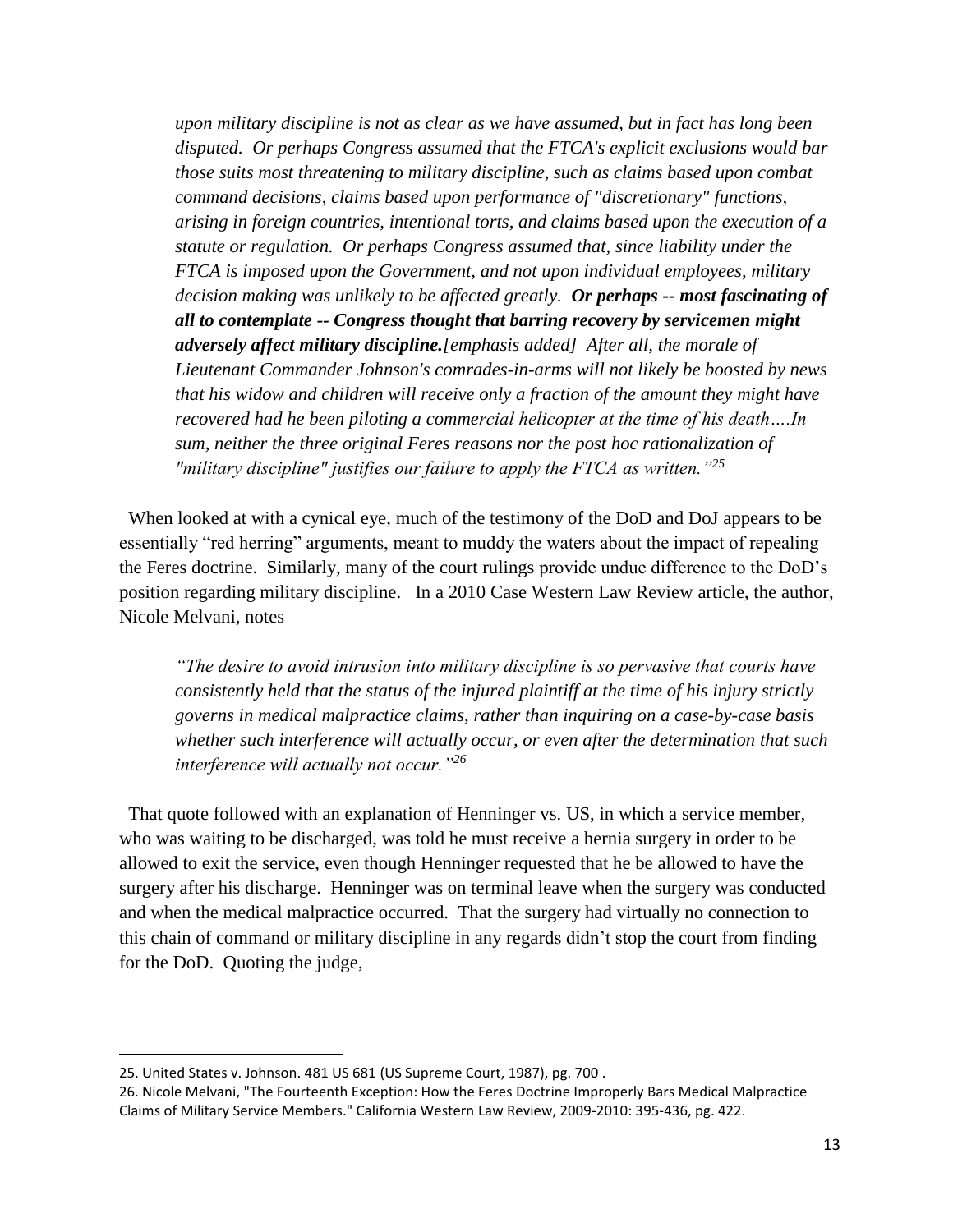*"To determine the effect that a particular type of suit would have upon military discipline would be an exceedingly complex task .... [I]t is the suit, not the recovery, that would be disruptive of discipline and the orderly conduct of military affairs."<sup>27</sup>*

 It is clear to the military members and the families involved in situations such as this that the executive and judicial branches, while lauding military service and sacrifice, have no intention of backing away from the Feres doctrine no matter how ridiculous a position they have to take. In the final analysis, the various Supreme Court rulings over the last seventy years makes one thing exceptionally clear; unless Congress acts, this is decided law. Under the principle of stare decisis, the strong precedent set over this period of time makes it highly unlikely that the Supreme Court will change its mind, even in the most ludicrous circumstances, barring legislative changes to the FTCA. Without a significant change in position, it is also apparent the executive branch's position is driven by DoD and DoJ lawyers. For this reason, it is obvious that it will take the Congress revisiting the FTCA and changing the terms under which service members can file suit if Feres is ever to be expunged from the history books. The question is, "how best to accomplish this?".

#### **Solutions**

 Like so many things related to the care of service members and their families, when there is a problem and funds are at risk, many times it takes significant embarrassment of the DoD for action to be taken. The Walter Reed scandal comes directly to mind. While senior leadership knew about the problems for a number of years, it wasn't until the Washington Post ran a series on the conditions at Walter Reed that things started to change. After water contamination at Camp LeJeune, NC for almost forty years, it took significant grassroots efforts and Congress passing legislation last year to ensure the service members and their families received appropriate medical care. Going forward, it is without a doubt going to continue to be critical to highlight these atrocities visited on military men and women by the Feres Doctrine. A media presence in grass roots efforts like this is an essential effort for organizers to consider.

The next step will be chipping away at the brass's position on military discipline. Sometimes, it sadly takes years for the DoD to see that their position was wrong. There are so many examples throughout history, it's not hard to make the connection. There was significant opposition (based on military discipline) to the integration of African-Americans into all military units. Women weren't allowed into the service academies until 1976 and women were considered to be unfit to fly fighter airplanes until a little over a decade ago, all based on the vague notions of military discipline. The recent discussion regarding the "Don't Ask, Don't Tell (DADT)" legislation comes to mind when we are considering impact on military discipline. For almost two decades after passage of the legislation in 1994, the service chief's best advice

<sup>27.</sup> Nicole Melvani, pg. 423.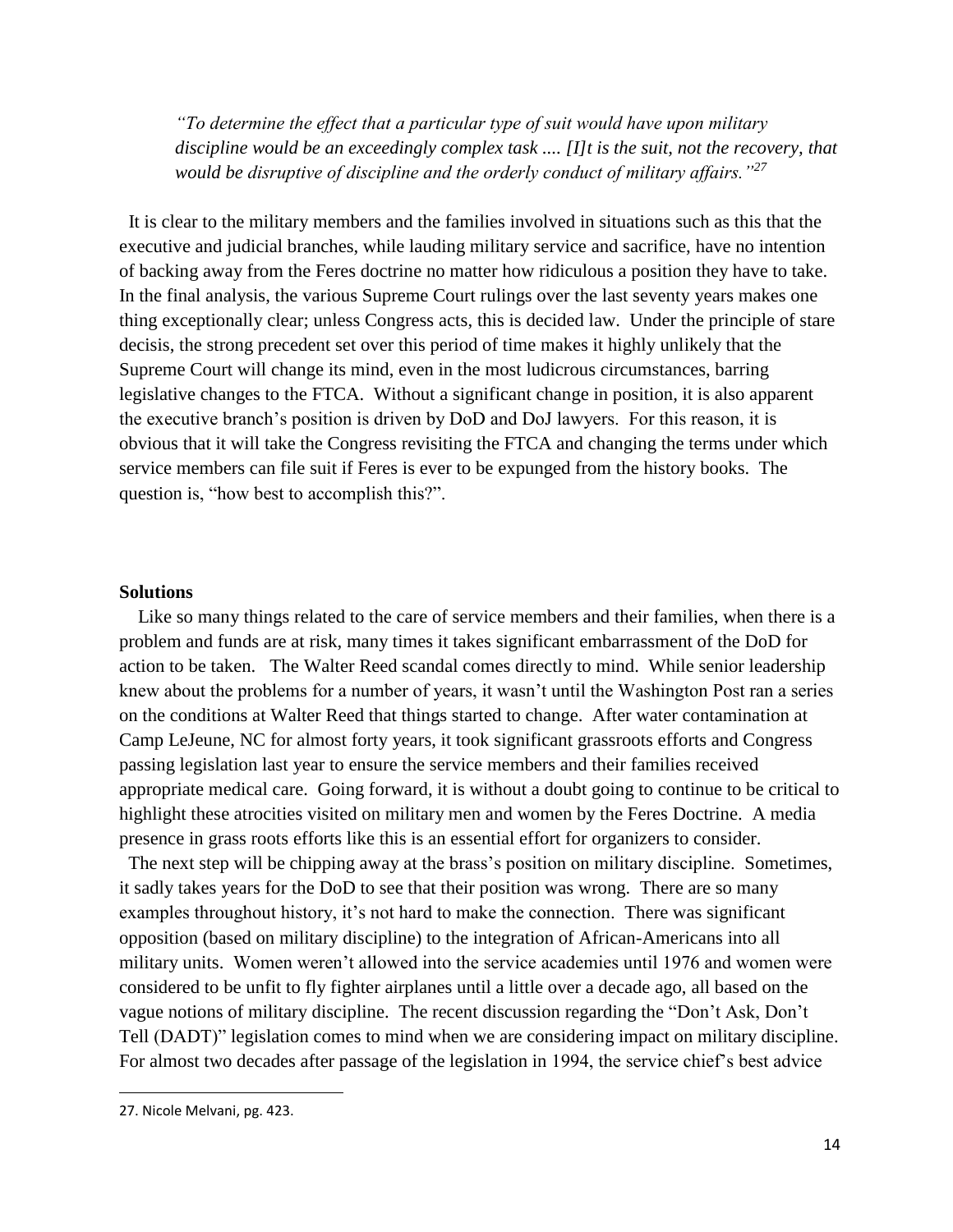to the Congress and the President was that allowing homosexuals to serve openly would cause significant military discipline issues in the military. To date, the repeal of DADT has been a non-event. The truth is this, the military and the service chiefs sometimes get it wrong. Placing the Feres Doctrine in this context and making the case that this is a similar situation will be critical to overturning the Feres decision.

 Related to this point, there are a couple of basic points that need deconstructing. First, most if not all medical malpractice issues are dealt with outside the chain of command. A commander has very little interaction with the decisions made by doctors at a military hospital. In those cases where medical malpractice occurs, the chain of command should in fact be a trusted agent to ensure the injured party knows how and where to get help, but has no bearing on the care the service member receives (except in the field). One particularly telling example relates to the prenatal care of female military member's and their unborn fetus. Though prenatal care provided to the service members impacts both, in the event of malpractice, the child can file a claim but the parent cannot. And then to say that there is a blanket connection between the female service member, the care she receives, and military discipline is a farce at best, grossly fraudulent at worst. Finally, as a number of the retired JAG officers noted, military discipline is contingent on trust up and down the chain of command. When that chain is broken, as it has been in numerous cases related to sexual assault, we are making a mockery of the chain of command and military discipline by not allowing them to file suit against the government because of the Feres doctrine.

## **The Sexual Assault Connection**

 The issues relating to the Feres Doctrine have popped up every so often, as another case is heard and military members and families shake their heads and realize how hard it is to hold the DoD accountable. But in general, thankfully this is a relatively small population. Each case is a window into the issue and many times exceptionally compelling. However, generally, most people not affected shake their head and say "There but for the grace of God, go I", and move on with their lives. There simply aren't enough families impacted for this issue to gain the traction necessary or to have the pull on the Hill necessary to overcome DoD and DoJ objections. Unfortunately, the issue of sexual assault has once again reared its ugly head. Sadly, there are numbers here, with one in five military women reporting being the victim of some form of unwanted sexual contact.<sup>28</sup> (some reports are much higher). Sexual assault in the military has been rightly acknowledged as a prevalent problem in the military world. If we want it to stop, one method of incentivizing that all parties understand would be to allow military members to file suit to recover for their injuries.

 Previous proponents of repealing the Feres Doctrine for medical malpractice need to realize the connection between their issue, medical malpractice, and these service members' inability to file under Feres for issues related to sexual assault. Those pushing for greater accountability

<sup>28</sup> Zoroya, Gregg. www.usatoday.com. April 22, 2013.

[http://www.usatoday.com/story/news/nation/2013/04/22/women-military-sexual-assault/2103075/.](http://www.usatoday.com/story/news/nation/2013/04/22/women-military-sexual-assault/2103075/)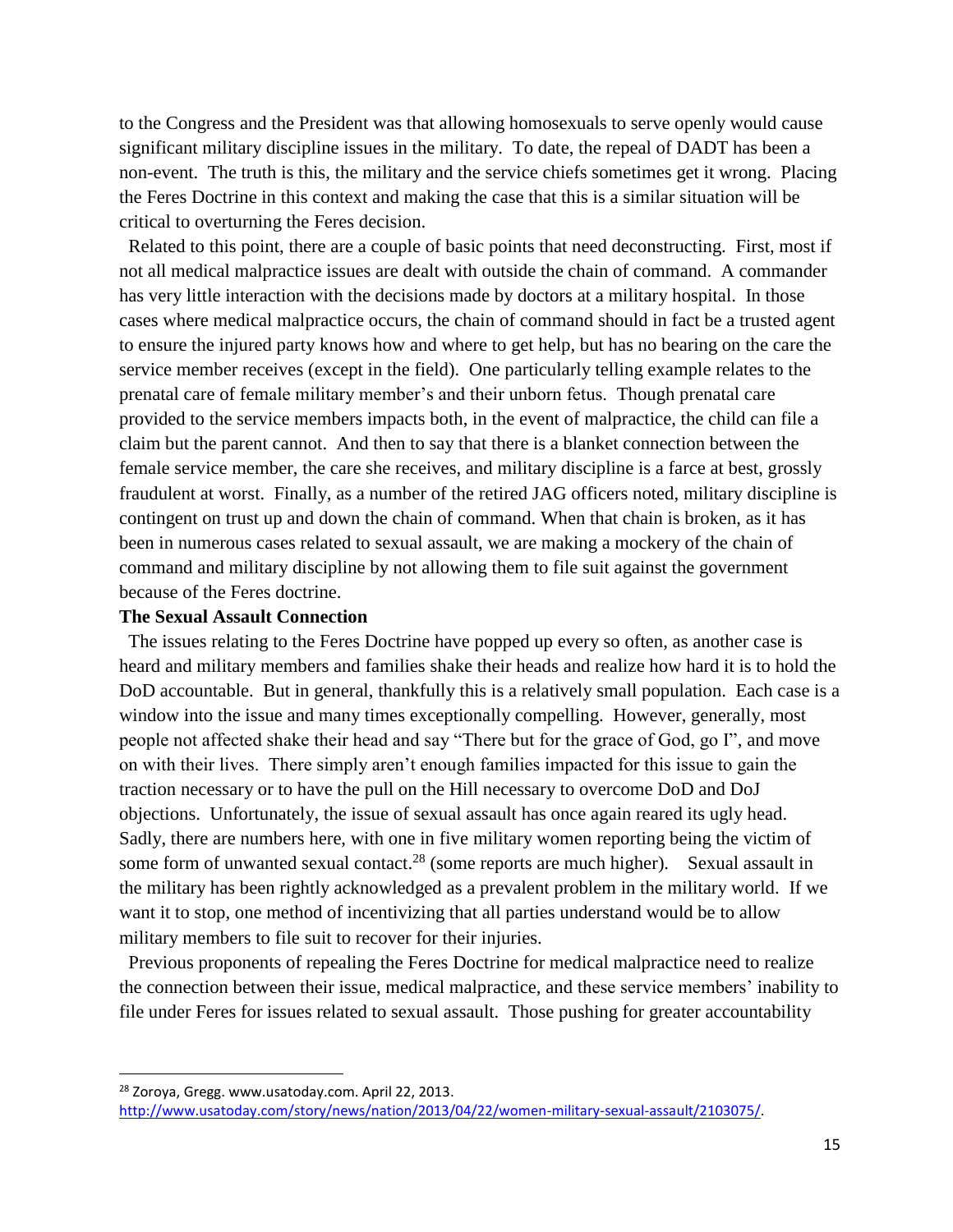related to sexual assault need to understand that their position is even stronger when paired with those that have been harmed by medical malpractice.

 Medical malpractice and sexual assault hold a number of things in common in regards to the military; neither should but continue to happen and both are linked by the inability of the service members to hold DoD accountable for what happened to them. As noted by attorney Steven Saltzburg in the 2009 House Judiciary hearing,

*"there is a basic point here, I think. If Sergeant Rodriguez were here and he were asked the question the congressman asked about what would he say about why it is important to be able to sue and why the right should be there and why justice requires it, it is because one of the things that every soldier who enlists in the military should be entitled to is to know that when they are sent to a hospital, and when they are sent to a doctor, they will get at least as good care as they would get if they weren't serving their country and putting themselves in harm's way."<sup>29</sup>*

Similarly, women and men serving our nation have a right not to be sexually assaulted while in the military. And just like a civilian medical doctor can be held liable in civilian courts for medical malpractice, so should DoD be held accountable for failure to properly address the sexual assault issue in the military, just like civilian employers are under our civil rights laws.

 To explore for a moment this issue further, it is instructive to read the opinion of US District Judge, Amy Berman Jackson, in a February 2013 ruling,

*"The issue before the Court is not whether the culture described in the complaint exists, whether it is deplorable, or whether plaintiffs suffered harm at the hands of the perpetrators of these criminal acts and those who sheltered them from justice or further victimized plaintiffs. The factual recitations, which the Court must accept as true at this juncture, describe brutal and criminal assaults, compounded by a degrading and humiliating institutional response, and they depict an unacceptable environment in need of repair from the top down. But the question posed by the defense motion is whether a court has the power to provide the particular sort of remedy sought here for the specific injustices alleged in the complaint. That is a purely legal question, and its answer is no.* 

*…Plaintiffs oppose the motion to dismiss, and they protest that being victimized by a sexual assault cannot possibly be considered to be an "activity" incident to military service.*

*But whether being raped is an "activity" incident to military service is not the relevant inquiry; the question is: what is the source of the alleged injury? Here, the plaintiffs'* 

<sup>29.</sup> 2009 House Judiciary Hearing, pg 165-166.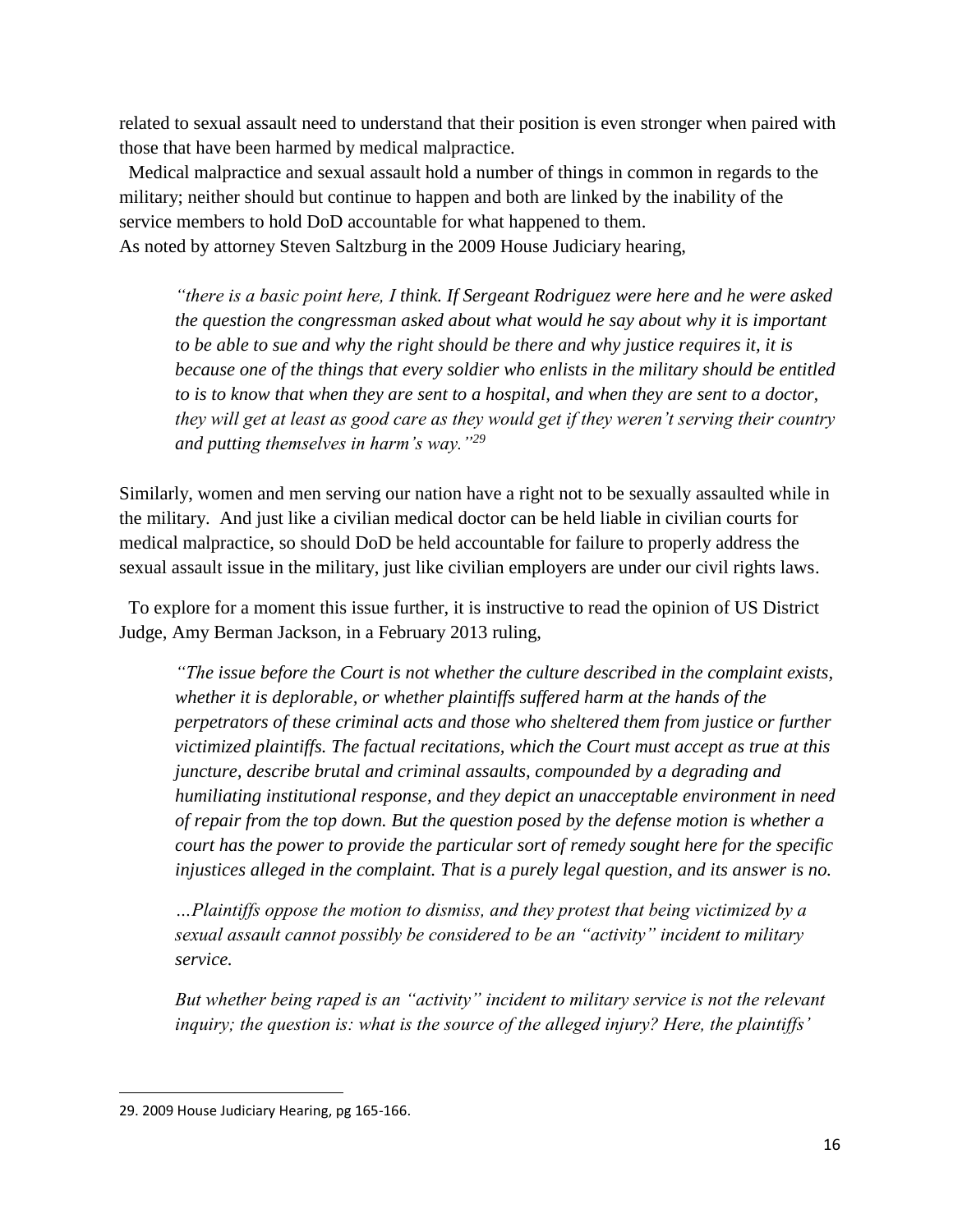*injuries had everything to do with their military service, and at bottom, the case is about nothing else but 'life on the military reservation.'".<sup>30</sup>* [Emphasis added]

"Life on the military reservation"….really? This quote should be repeated again and again and again. It should be posted literally everywhere. It is only by outrage that Feres will ever be overturned. While perhaps legally defensible, this judge's comment is outrageous. The question is "for how long?" Review of the Feres doctrine comes in cycles, with policy windows open for a short period of time in which to accomplish something. We are in an off year election cycle, with the  $1<sup>st</sup>$  session of the  $113<sup>th</sup>$  Congress almost half done. It is critical to move the legislative ball this year, while the iron is hot, the outrage is deep, and election year politics haven't slowed everything to an absolute crawl.

 The next step is pairing the above strategy with the right advocates. In the second session of the 112<sup>th</sup> Congress, the Service Women's Action Network (SWAN) was successful in having H.R. 1517, the Holley Lynn James Act, introduced. Besides a number of steps associated with improving sexual assault policy in the DoD, Sec 4 of the bill made a change to Chapter 171 of title 28 ("Torts Claim Procedure"), allowing,

*"a claim may be brought against the United States under this chapter for damages or other appropriate relief for any act or omission related to or arising out of covered assaultive conduct or failure to prevent or properly investigate or prosecute covered assaultive conduct."<sup>31</sup>*

The bill was referred to the House Armed Services and Judiciary Committees where it died.

 If a bill with these particulars were married with a bill similar to HR 1478, I think it could be a powerful bill for finally overturning the Feres doctrine, at least on these two issues. The same champions could be utilized in the House, but the best chance of passage lies if an original bill starts in the Senate. The Senate Armed Services Subcommittee for Personnel, newly led by New York Senator Kristin Gillibrand, recently held hearings on the topic of sexual assault in the military. Alongside her in the subcommittee are three women, Senators Kay Hagan (NC) and Senator Mazie Hirono (HI) on the Democrat side and Kelly Ayottee (NH) on the Republican side. On the overall committee are two additional women Democrats, Jeanne Shaheen (NH) and Claire McCaskill (MO). On the Judiciary Committee, the chairman, Senator Patrick Leahy (VT), has been a champion of eliminating the Feres Doctrine for a number of years. With 20 female Senators (16 Democrats, 4 Republicans) in this Congress and the topic of sexual assault such a hot topic for the Congress, a bill combining both parties has a fighting chance of being passed out of the Senate. Once passed there, significant pressure will need to be brought to bear

 $\overline{a}$ 

<sup>&</sup>lt;sup>30</sup> Klay vs. Panetta. Civil Action No. 12-0350 (ABJ) (UNITED STATES DISTRICT COURT, February 7, 2013), [https://ecf.dcd.uscourts.gov/cgi-bin/show\\_public\\_doc?2012cv0350-14](https://ecf.dcd.uscourts.gov/cgi-bin/show_public_doc?2012cv0350-14)

<sup>31.</sup> 112TH Congress, First Session. "Holley Lynn James Act." H.R.1517. [http://thomas.loc.gov/cgi](http://thomas.loc.gov/cgi-bin/query/z?c112:H.R.1517)[bin/query/z?c112:H.R.1517,](http://thomas.loc.gov/cgi-bin/query/z?c112:H.R.1517) Apr 13, 2011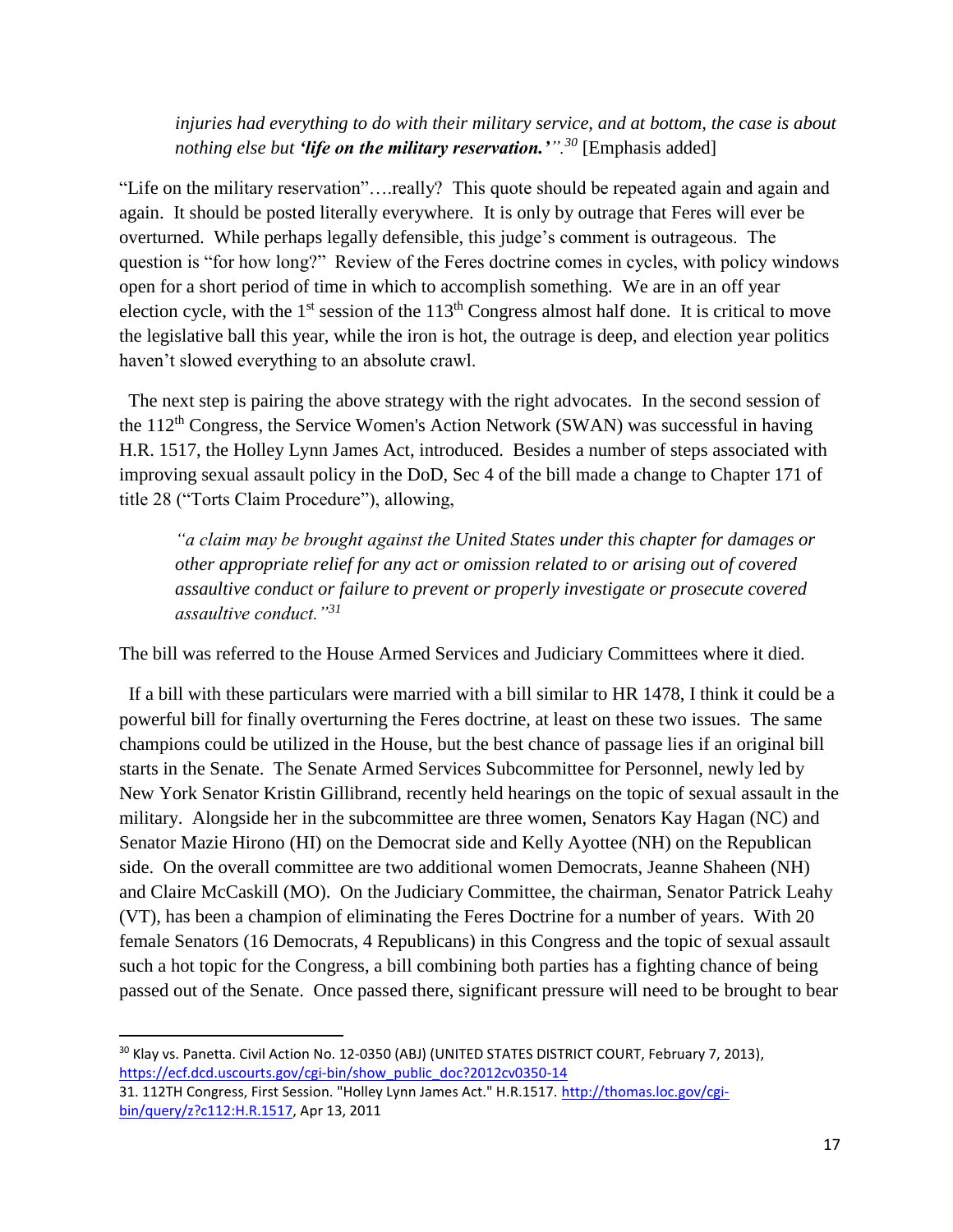to encourage House members to vote for military victims of sexual assault and medical malpractice. Coordination between groups like SWAN and the American Bar Association and the American Association for Justice (the trial lawyers' association), as well as groups representing military members and their families will be critical.

 The way to ensure accountability is to hold not only commanders responsible for sexual assault but the government who is supposed to be ensuring these individual's safety as well. While military members are not prisoners, who the government has a duty to protect because the government is involuntarily incarcerating them, military service members are a close second. While military members may not rise to the level of "constitutionally protected" while in the military (like prisoners), don't we owe it to them to provide at least as much protection and accountability as prisoners? Certainly if the judicial and executive branch will not, the legislative branch should.

### **Summary**

 In the end, it is essential to the underlying fairness of our country to overturn the Feres Doctrine. The Feres Doctrine is a judicially created atrocity which should not be allowed to continue. A quote many times attributed to George Washington,

*"Government is not reason, it is not eloquence, it is force; like fire, a troublesome servant and a fearful master. Never for a moment should it be left to irresponsible action."*

The Feres Doctrine is at the intersection of all three branches of our government; it is without reason, it is not eloquent, it is irresponsible, and it must change.

Jeremy Hilton, [ktp1995@gmail.com](mailto:ktp1995@gmail.com)